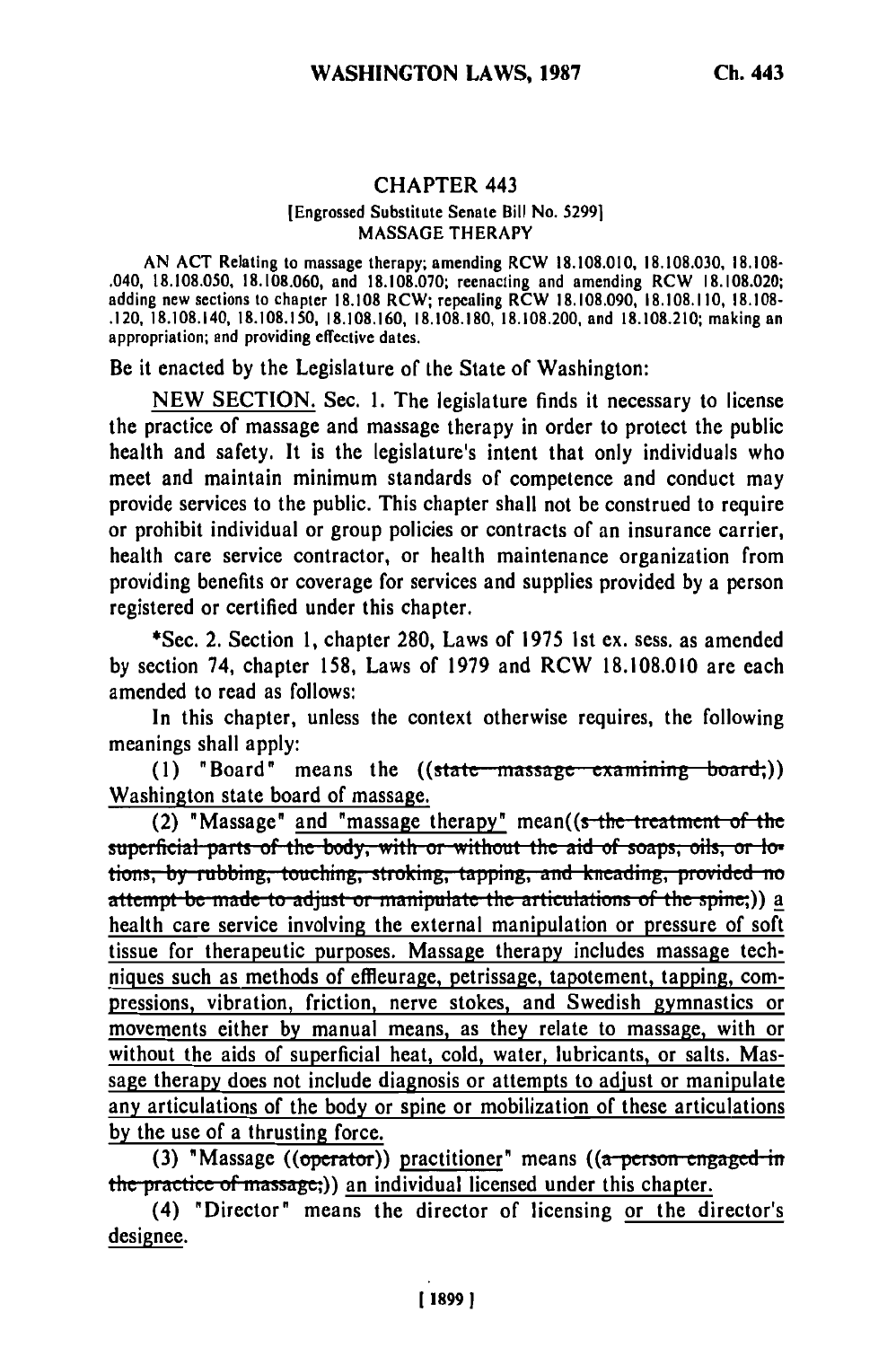(5) ((*Massage business means the operation of a business where massages are given*;)) "Department" means the department of licensing.

**\*Sec. 2 was partially vetoed, see message at end of chapter.**

Sec. 3. Section **3,** chapter **280,** Laws of 1975 1st ex. sess. and RCW 18.108.030 are each amended to read as follows:

(1) No person ((shall engage in, or hold themselves out as engaged in the practice **of** niasfag **-** - t1L- a massage operator **'s** license i..u **by** t.. director)) may practice or represent himself or herself as a massage practitioner without first applying for and receiving from the department a license to practice.

(2) A person represents himself or herself as a massage practitioner when the person adopts or uses any title or any description of services that incorporates one or more of the following terms or designations: Massage, massage practitioner, massage therapist, massage therapy, therapeutic massage, massage technician, massage technology, massagist, masseur, masseuse, myotherapist or myotherapy, touch therapist, reflexologist, accupressurist, body therapy or body therapist, or any derivation of those terms that implies a massage technique or method.

Sec. 4. Section 4, chapter 280, Laws of 1975 1st ex. sess. and RCW 18.108.040 are each amended to read as follows:

It shall be unlawful to advertise the practice of massage ((by a person **not licensed by the director)) using the term massage or any other term that** implies a massage technique or method in any public or private publication or communication by a person not licensed by the director as a massage practitioner. Any person who holds a license to practice as a massage practitioner in this state may use the title "licensed massage practitioner" and the abbreviation "L.M.P.". No other persons may assume such title or use such abbreviation or any other word, letters, signs, or figures to indicate that the person using the title is a licensed massage practitioner.

Sec. 5. Section 5, chapter 280, Laws of 1975 1st ex. sess. and RCW 18.108.050 are each amended to read as follows:

This chapter does not apply to:

(1) An individual giving massage ((in their home)) to members of ((their)) his or her immediate family;

(2) ((Persons licensed in this state to practice medicine, surgery, drugtess therapy, cosmetology, barbering, physical therapy, osteopathy, osteopathy and surgery, chiropractic, podiatry, nursing, or persons working under **prescription, supervision, or direction of any such person)) The practice of a** profession **by** individuals who are licensed, certified, or registered under other laws of this state and who are performing services within their authorized scope of practice;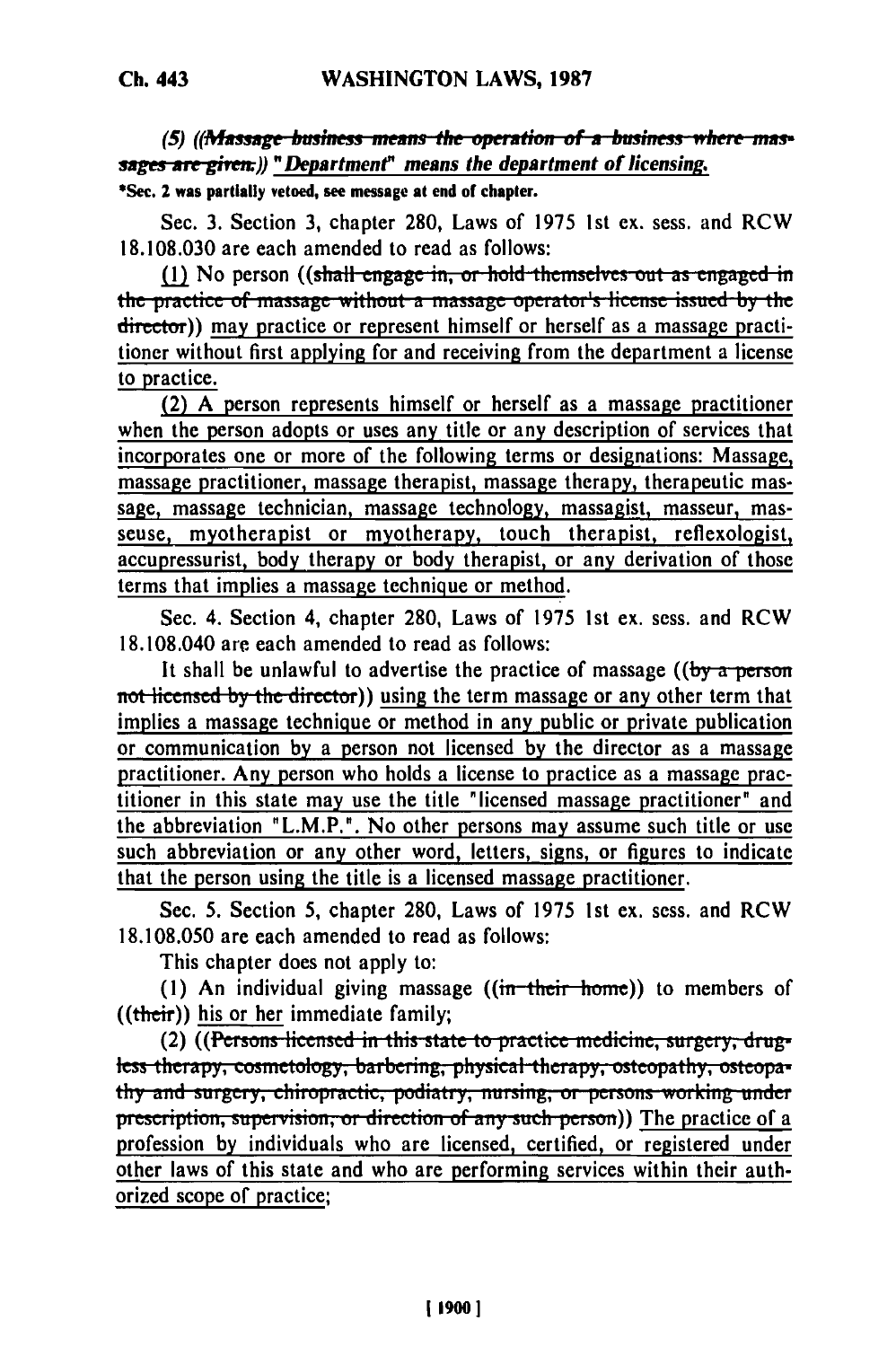**(3)** Massage practiced at the athletic department of any institution maintained **by** the public funds of the state, or any of its political subdivisions;

(4) Massage practiced at the athletic department of any school or college ((accredited by the northwest association of secondary and higher schools)) approved **by** the department **by** rule using recognized national professional standards.

Sec. **6.** Section **6,** chapter **280,** Laws of **1975 1st ex.** sess. as amended **by** section **79,** chapter **7,** Laws of **1985** and RCW **18.108.060** are each amended to read as follows:

**All** licenses issued under the provisions of this chapter, unless otherwise provided shall expire on the annual anniversary date of the individual's date of birth.

((Failure to pay the annual license renewal fee by the dates specified above shall render the license invalid, but such license may be reinstated upon written application therefor to the director, and payment to the state. **of a penalty of ten dollars together with all delinquent annual license re** $newal-fees.)$ 

The director shall prorate the licensing fee for massage ((operator)) practitioner based on one-twelfth of the annual license fee for each full calendar month between the issue date and the next anniversary of the applicant's birth date, a date used as the expiration date of such license.

Every applicant for a license shall pay an examination fee determined **by** the director as provided in RCW 43.24.086, which fee shall accompany their application. Applications for licensure shall be submitted on forms provided **by** the director.

Applicants granted a license under this chapter shall pay to the director a license fee determined **by** the director as provided in RCW 43.24.086, prior to the issuance of their license, and an annual renewal fee determined **by** the director as provided in RCW 43.24.086. Failure to renew shall invalidate the license and all privileges granted to the licensee, but such license may be reinstated upon written application to the director and payment to the state of all delinquent fees and penalties as determined **by** the director. In the event a license has lapsed for a period longer than three years, the licensee shall demonstrate competence to the satisfaction of the director **by** proof of continuing education or other standard determined **by** the director with the advice of the board.

Sec. **7.** Section **7,** chapter **280,** Laws of **1975 Ist** ex. sess. and RCW **18.108.070** are each amended to read as follows:

The director shall ((approve issuance of)) issue a massage ((operator)) practitioner's license to **((any))** an applicant who **((is eighteen years of age**) **01 over and who has furnished satisfactory proof of their good character and** health and who also has passed a written or oral examination and/or prac**tical demonstration, prepared and conducted by the board establishing their**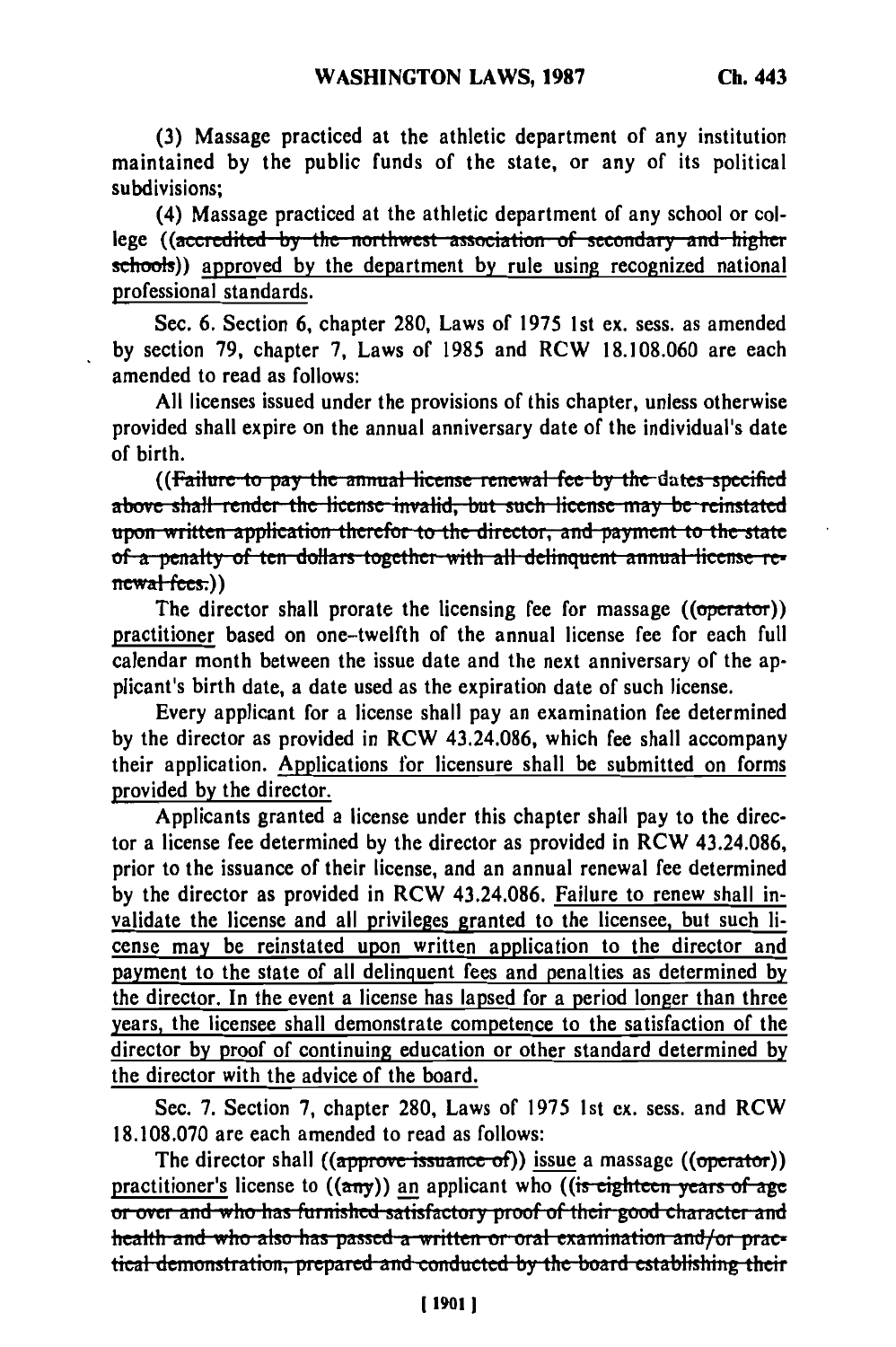competency and ability to engage in the practice of massage. The examinations shall require the applicant to demonstrate a basic knowledge of anatomy, physiology, hygiene, first aid, and such other subjects as the examining board may determine: PROVIDED, That the board shall give an appropriate alternate form of examination for persons who cannot read or speak English to determine equivalent competency)) demonstrates to the director's satisfaction that the following requirements have been met:

**(1)** Effective June **1, 1988,** successful completion of a course of study in an approved massage program or approved apprenticeship program;

(2) Successful completion of an examination administered or approved **by** the board; and

**(3)** Be eighteen years of age or older.

In addition, applicants shall be subject to the grounds for denial or issuance of a conditional license under chapter **18.130** RCW.

The director may require any information and documentation that reasonably relates to the need to determine whether the applicant meets the criteria for licensure provided for in this chapter and chapter **18.130 RCW.** The director shall establish **by** rule what constitutes adequate proof of meeting the criteria. The board shall give an appropriate alternate form of examination for persons who cannot read or speak English to determine equivalent competency.

**NEW SECTION.** Sec. **8. (1)** The date and location of the examination shall be established **by** the director. Applicants who demonstrate to the director's satisfaction that the following requirements have been met shall be scheduled for the next examination following the filing of the application:

(a) Effective June **1, 1988,** successful completion of a course of study in an approved massage program; or

**(b)** Effective June **1, 1988,** successful completion of an apprenticeship program established **by** the board; and

(c) Be eighteen years of age or older.

In addition, completed and approved applications shall be received sixty days before the scheduled examination.

(2) The board or its designee shall examine each applicant in a written and practical examination determined most effective on subjects appropriate to the massage scope of practice. The subjects may include anatomy, kinesiology, physiology, pathology, principles of human behavior, massage theory and practice, hydrotherapy, hygiene, first aid, Washington law pertaining to the practice of massage, and such other subjects as the board may deem useful to test applicant's fitness to practice massage therapy. Such examinations shall be limited in purpose to determining whether the applicant possesses the minimum skill and knowledge necessary to practice competently.

**(3)** The examination papers, all grading of examinations, and the grading of any practical work, shall be preserved for a period of not less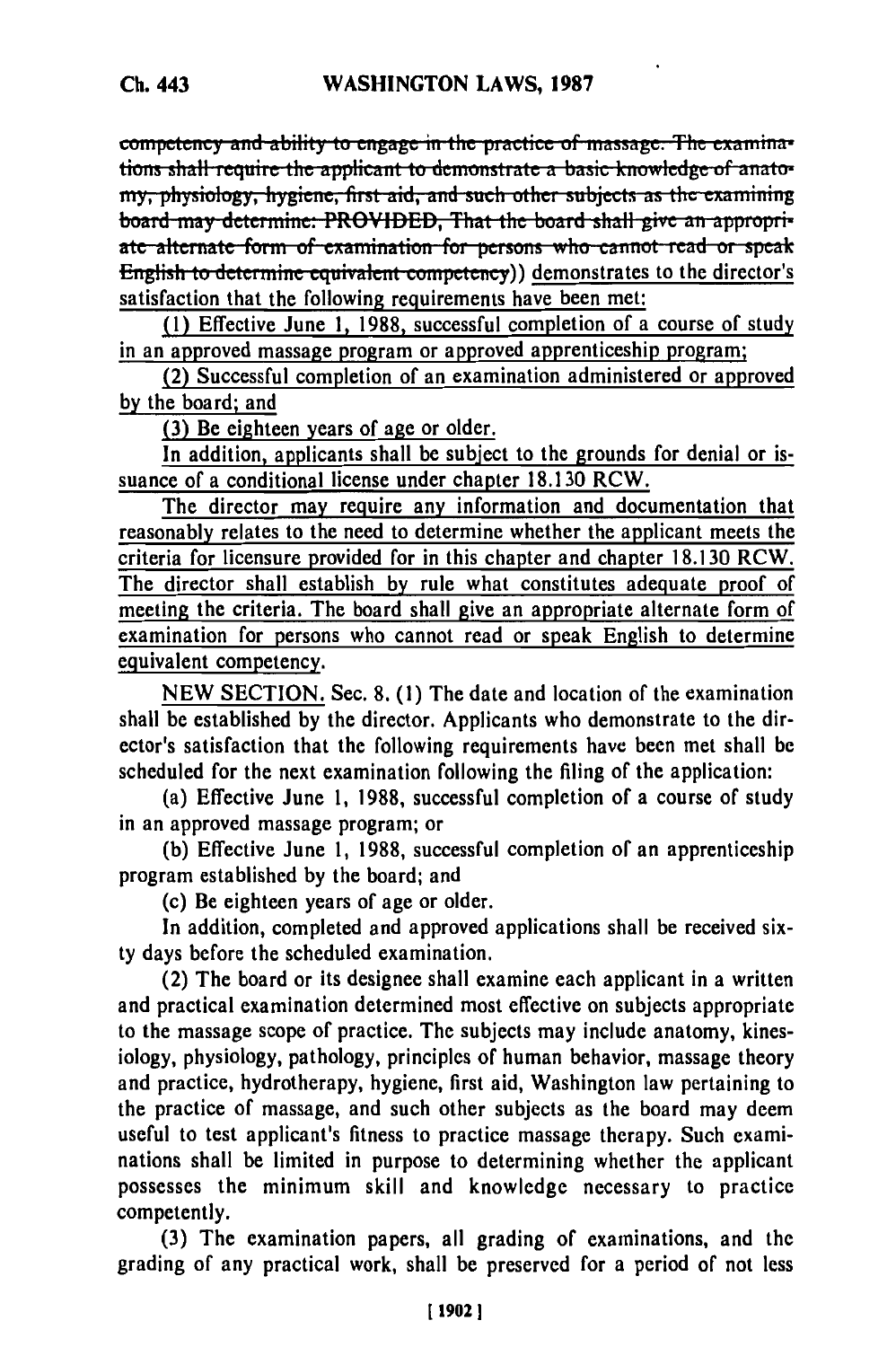than one year after the board has made and published decisions thereupon. All examinations shall be conducted **by** the board under fair and impartial methods as determined **by** the director.

(4) An applicant who fails to make the required grade in the first examination is entitled to take up to two additional examinations upon the payment of a fee for each subsequent examination determined **by** the director as provided in RCW 43.24.086. Upon failure of three examinations, the director may invalidate the original application and require such remedial education as is required **by** the board before admission to future examinations.

(5) The board may approve an examination prepared or administered, or both, **by** a private testing agency or association of licensing boards for use **by** an applicant in meeting the licensing requirement.

Sec. 9. Section 2, chapter 280, Laws of 1975 1st ex. sess. as last amended **by** section **56,** chapter 279, Laws of 1984 and **by** section **53,** chapter **287,** Laws of 1984 and RCW 18.108.020 are each reenacted and amended to read as follows:

The Washington state board of massage ( $(examining board)$ ) is hereby created. The board shall consist of ((three)) four members who shall be appointed by the governor for a term of ((three)) four years each. Members shall be residents of this state and shall have not less than three years experience in the practice of massage immediately preceding their appointment and shall be licensed under this chapter and actively engaged in the practice of massage during their incumbency. ((Within thirty days after September 8, 1975, three members shall be appointed by the gove serve one, two, and three years respectively.)<br>In addition to the members specified in this section, the governor shall

appoint a consumer member of the board, who shall serve for a term of ((three)) four years. The consumer member of the board shall **be** an individual who does not derive his or her livelihood **by** providing health care services or massage therapy and is not a licensed health professional. The consumer member shall not be an employee of the state nor a present or former member of another licensing board.

In the event that a member cannot complete his or her term of office, another appointment shall be made **by** the governor in accordance with the procedures stated in this section to **fill** the remainder of the term. No member may serve more than two successive terms ((and shall qualify and receive a license pursuant to this chapter within ninety days of their appointment)) whether full or partial. The governor may remove any member of the board for neglect of duty, incompetence, or unprofessional or disorderly conduct as determined under chapter 18.130 RCW.

((Subject to the approval of the director, the board shall have the **power to promulgate rules and regulations not inconsistent with the law and** which may be necessary for the performance of its duties. It shall be the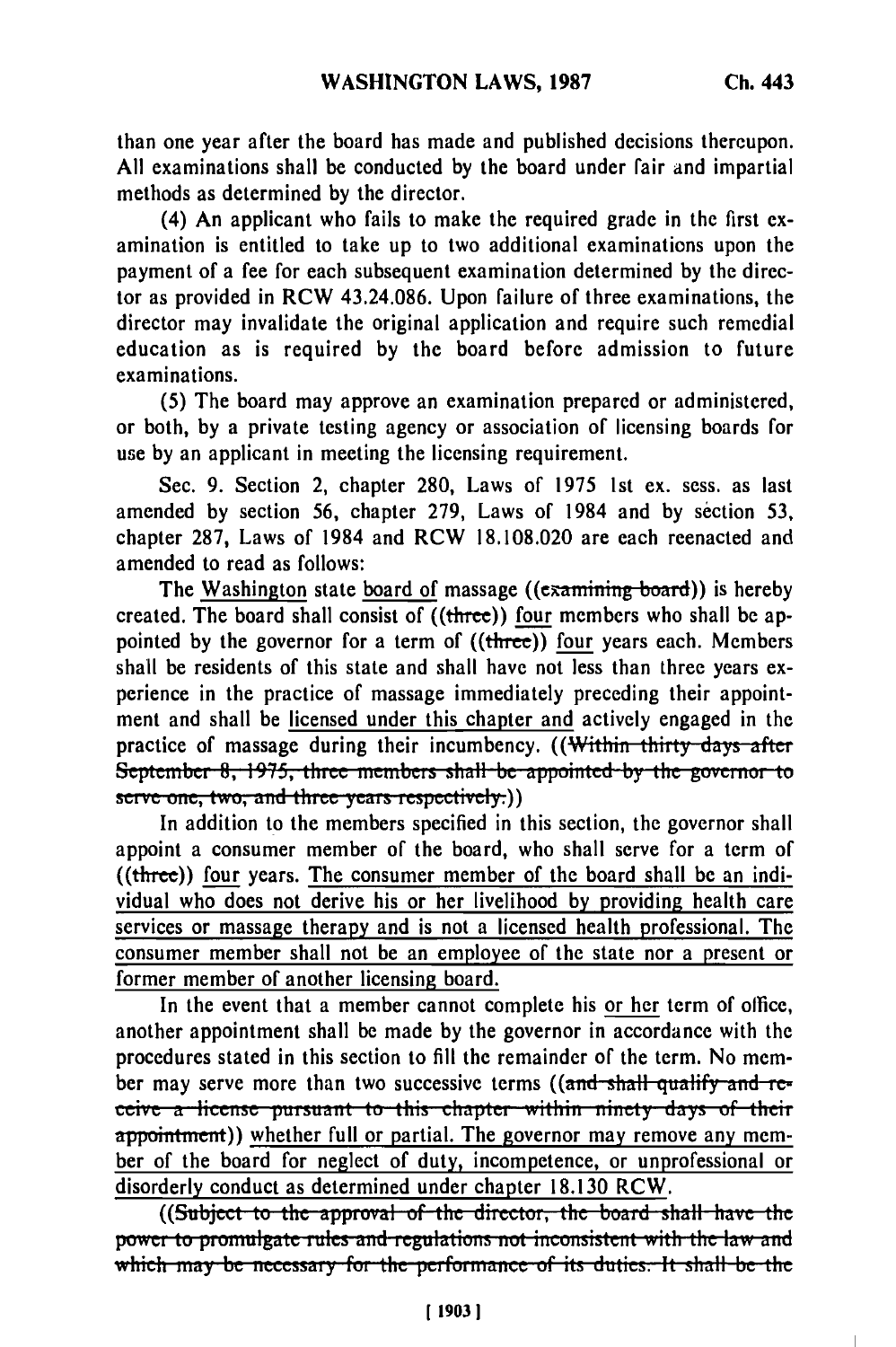**duty of the board to pass upon the qualifications of applicants for licenses; prepare the necessary examination questions and practical demonstrations,** conduct examinations from time to time in such places as the director des**ignates, and to determine the applicants who successfully passed the exami**nation, and in turn notify the director of such determinations.))

Each member of the board shall be compensated in accordance with RCW 43.03.240. Members shall be reimbursed for travel expenses incurred in the actual performance of their duties, as provided in RCW 43.03.050 and 43.03.060.

The board may annually elect a chairperson to direct the meetings of the board. The board shall meet as called by the chairperson or the director. Three members of the board shall constitute a quorum of the board.

NEW SECTION. Sec. **10.** In addition to any other authority provided by law, the board may:

(1) Adopt rules in accordance with chapter 34.04 RCW necessary to implement this chapter, subject to the approval of the director;

(2) Define, evaluate, approve, and designate those schools, programs, and apprenticeship programs including all current and proposed curriculum, faculty, and health, sanitation, and facility standards from which graduation will be accepted as proof of an applicant's eligibility to take the licensing examination;

(3) Review approved schools and programs periodically;

(4) Prepare, grade, administer, and supervise the grading and administration of, examinations for applicants for licensure; and

(5) Determine which states have educational and licensing requirements equivalent to those of this state.

The board shall establish **by** rule the standards and procedures for approving courses of study and may contract with individuals or organizations having expertise in the profession or in education to assist in evaluating courses of study. The standards and procedures set shall apply equally to schools and training within the United States of America and those in foreign jurisdictions.

**NEW** SECTION. Sec. **1I.** (1) In addition to any other authority provided **by** law, the director may:

(a) Adopt rules, in accordance with chapter 34.04 RCW necessary to implement this chapter;

**(b)** Set all license, examination,and renewal fees in accordance with RCW 43.24.086;

(c) Establish forms and procedures necessary to administer this chapter;

**(d)** Issue a license to any applicant who has met the education, training, and examination requirements for licensure; and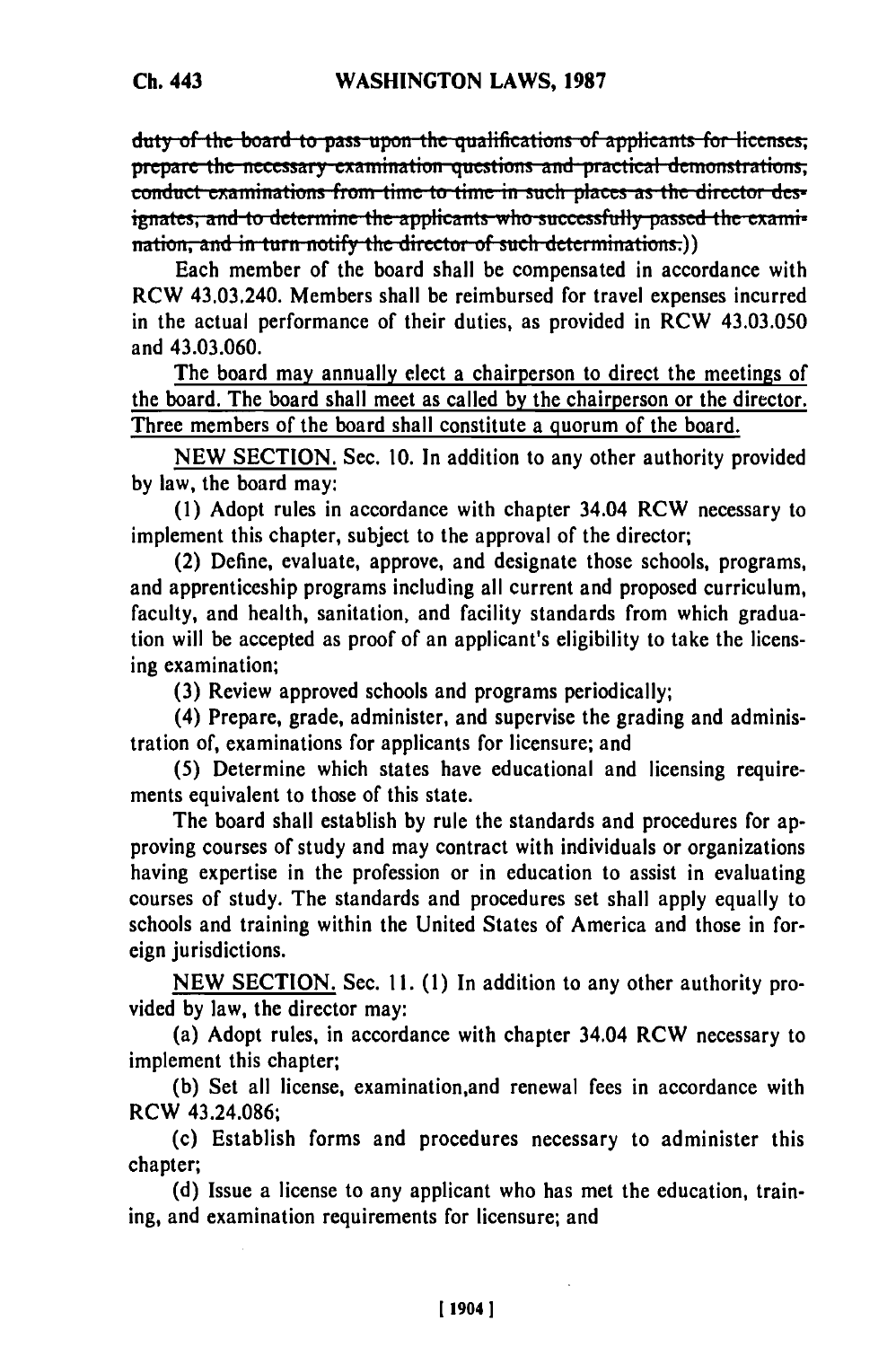(e) Hire clerical, administrative, and investigative staff as necessary to implement this chapter, and hire individuals licensed under this chapter to serve as examiners for any practical examinations.

(2) The uniform disciplinary act, chapter **18.130** RCW, governs the issuance and denial of licenses and the disciplining of persons under this chapter. The director shall be the disciplining authority under this chapter.

**(3)** The director shall keep an official record of all proceedings under this chapter, a part of which record shall consist of a register of all applicants for licensure under this chapter, with the result of each application.

**NEW** SECTION. Sec. 12. An applicant holding a license in another state or foreign jurisdiction may be granted a Washington license without examination, if, in the opinion of the board, the other state's or foreign jurisdiction's examination and educational requirements are substantially. equivalent to Washington's: PROVIDED, That the applicant demonstrates to the satisfaction of the board a working knowledge of Washington law pertaining to the practice of massage. The applicant shall provide proof in a manner approved **by** the department that the examination and requirements are equivalent to Washington's.

**NEW** SECTION. Sec. **13.** Any person holding a valid license to practice massage issued **by** authority of the state on the effective date of this section shall continue to be licensed as a massage practitioner under the provisions of this chapter.

**NEW** SECTION. Sec. 14. This chapter shall not be construed as affecting any existing right acquired or liability or obligations incurred under the sections amended or repealed in this chapter or under any rule, regulation, or order adopted under those sections, nor as affecting any proceeding instituted under those sections.

**\*NEW** SECTION. See. **15.** The following acts or parts of acts are each repealed:

**(1)** Section **10,** chapter 280, Laws of **1975 1st** ex. sess. and RCW **18-** .108.090;

(2) Section 12, chapter 280, Laws of **1975** 1 st ex. sess. and RCW **18- .108.110;**

**(3)** Section 13, chapter 280, Laws of 1975 1st ex. sess. and RCW **18-** .108.120;

(4) Section 15, chapter 280, Laws of 1975 1st ex. sess. and RCW 18- .108.140;

(5) Section 16, chapter 280, Laws of 1975 1st ex. sess. and RCW 18- .108.150;

(6) Section 17, chapter 280, Laws of 1975 1st ex. sess., section 80, chapter 7, Laws of 1985 and RCW 18.108.160;

**(7)** Section 19, chapter 280, Laws of 1975 1st ex. sess. and RCW 18- .108.180;